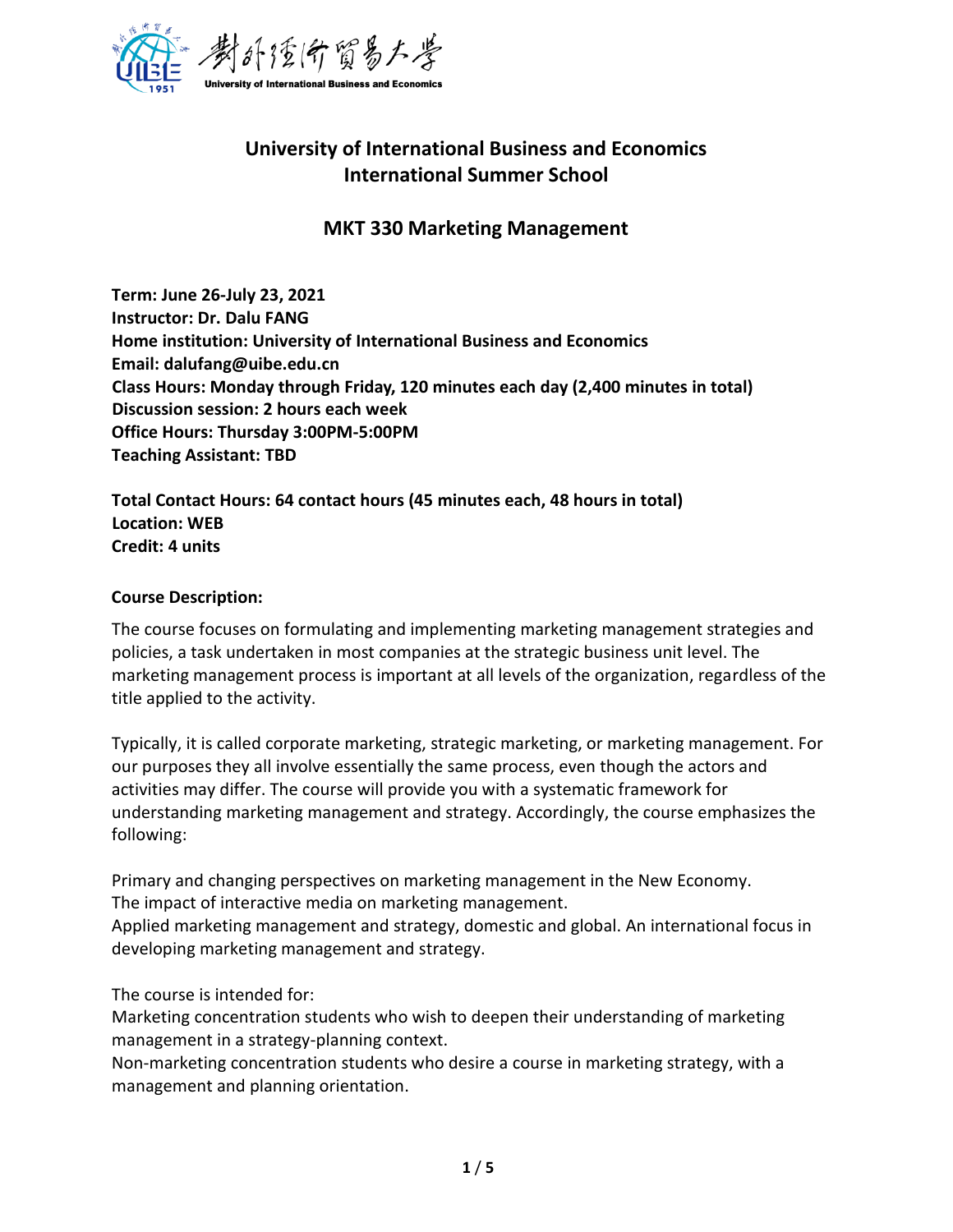

## **Course Goals:**

To further disseminate and develop the knowledge and skills in the essential aspects of marketing management, marketing strategy, and emerging marketing applications, with a focus on the development and execution of programs, audits, and plans. This course is concerned with the development, evaluation, and implementation of marketing management in complex environments. The course deals primarily with an in-depth analysis of a variety of concepts, theories, facts, analytical procedures, techniques, and models. The course addresses strategic issues such as:

What business should we be in? What are our long-term objectives? What is our sustainable marketing competitive advantage? Should we diversify? How should marketing resources be allocated? What marketing opportunities and threats do we face? What is our marketing organizational strengths and weaknesses? What is our marketing strategic alternatives?

To ensure that students have a solid foundation of the fundamental marketing decision-making tools and management of all of the elements of the marketing plan, students will be provided the opportunity to apply those marketing planning and decision-making skills to case analyses. We will be building upon these principles throughout this course especially those principles that you have learned in Introduction to Marketing during the first session of the summer.

#### **Required Text:**

Marketing Management, 15th edition, by Kotler/Keller, Pearson, 2016, ISBN 978-0133856460

#### **Required course materials:**

Case packet will be distributed in class when necessary.

#### **Teaching and Learning Methodology:**

The teaching/learning approach includes lectures, class discussion and group presentations. A class usually starts with lecture (one hour or more), followed by discussion, presentations, and tutorial.

Lecture slides, teaching materials, and students' presentations and reports will be posted ahead of class.

#### **Attendance:**

Summer school is very intense and to be successful, students need to attend every class. Occasionally, due to illness or other unavoidable circumstance, a student may need to miss a class. UIBE policy requires a medical certificate to be excused. Any unexcused absence may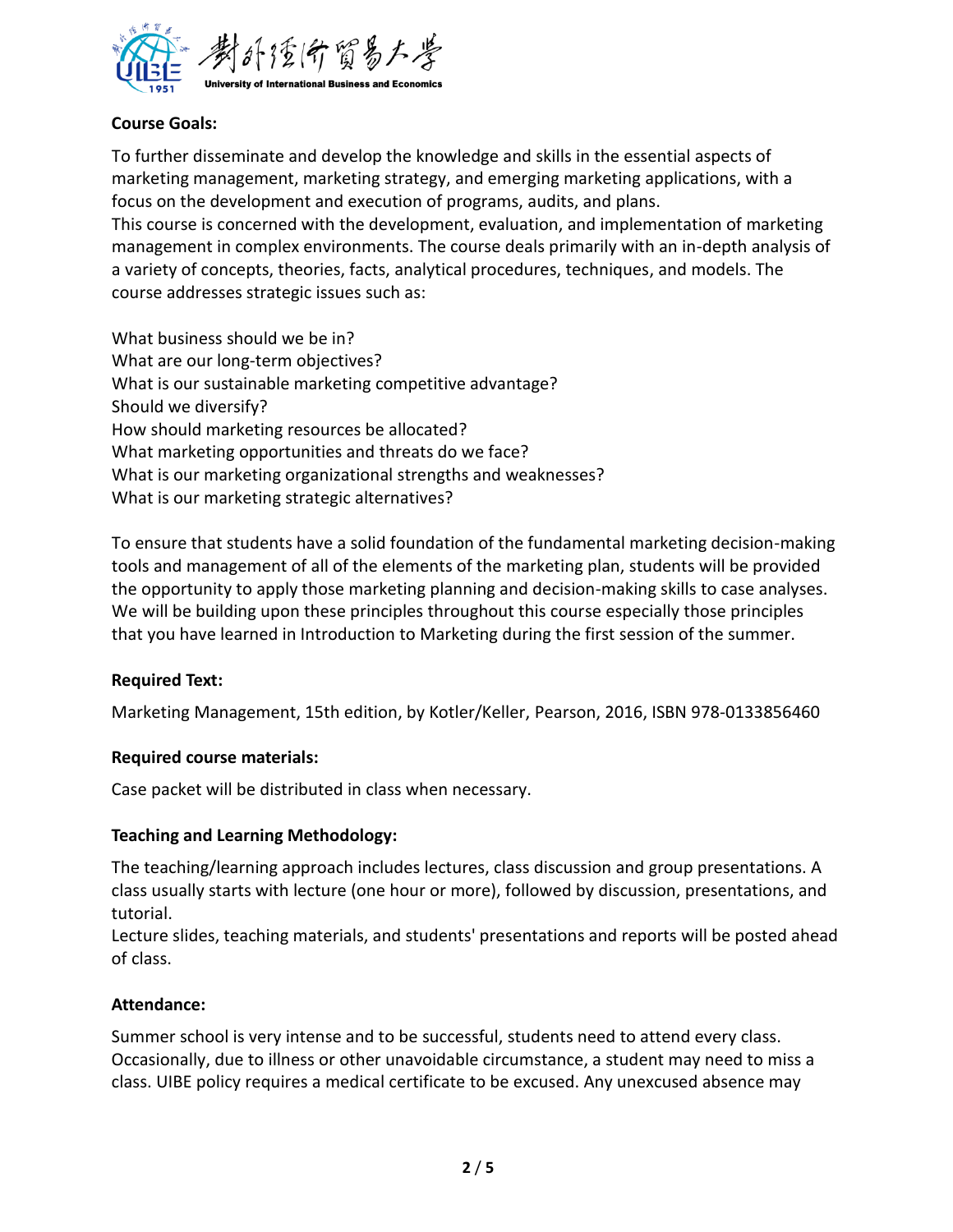

affect the student's grade. Moreover, UIBE policy is that a student who has more than 1/3 of the class (or number of videos) in unexcused absences will fail the course.

## **Grading Policy:**

- $\div$  Exams (2 total) 20%\*2
- $\Diamond$  Participation (Class+Case) 25%
- $\Leftrightarrow$  Reviews of the articles 10%
- $\Diamond$  Final Project 25%

## **Grading Policy:**

Assignments and examinations will be graded according to the following grade scale:

|    | 90-100 |        | 72-74    |
|----|--------|--------|----------|
| А- | 85-89  |        | 68-71    |
| B+ | 82-84  | $\sim$ | 64-67    |
| В  | 78-81  |        | 60-63    |
| В- | 75-77  |        | below 60 |

## **Online Class Rules (in any chance of live stream):**

Exiting and Entering: You are expected to remain in the classroom for the duration of the class session unless an urgent need arises or prior arrangements have been made with the professor.

Laptop, PDA, and Other Electronic Device Usage: You are expected to use laptops, PDAs, and other electronic devices only with the professor's consent and for activities directly related to the class session. Accessing e-mail or the Internet during class is not permitted as they can be distracting for peers and faculty.

Cellular Phone and Pager Usage: You are expected to keep your mobile phones and pagers turned off or have them set on silent/vibrate during class. Answering phones or pagers while class is in session is not permitted.

Other distractions-specifically identified by individual instructors such as eating in the classroom. You will learn the most from this class if you and your classmates participate fully. You all have different experiences and insights, and a great deal of what you learn in class is from each other. Thus, each one of you is expected to contribute to class discussions, which will account for 25% of your final grade.

## **Case Discussion:**

During the intense class schedule, a case discussion will be hold after every two lectures. Every group have to read the case materials and analysis the case. all teams should address the questions listed in the **Assignments**. For each case, two teams will be assigned to lead the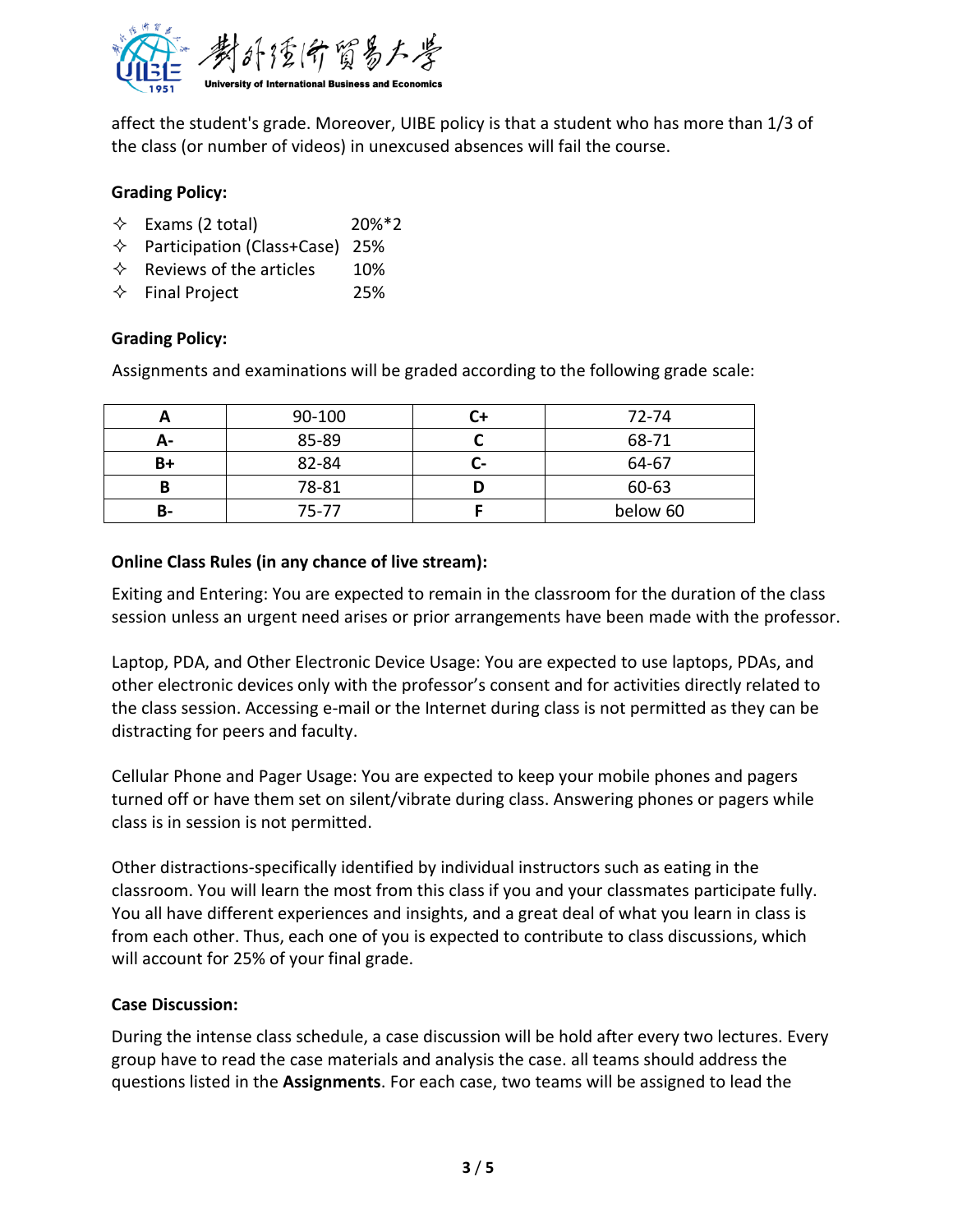

discussion with the assigned questions. The process of leading discussion will be recorded and upload for the class.

A sample discussion will be hold in the introduction session.

## **Reviews of the articles to read:**

Students need to read the articles or videos and submit 2 reviews of them in the *end of session 6 and 13*. The content of the review include major findings of the article(s) that interests you and your thoughts and comments. The review should have *400 to 600 words, two pages* without reference or table, font size 12, single line spacing, 1.5 line spacing between paragraphs, and margins of 1" at all sides. Submit the review before session 11 (for 6) and 18 (for 13).

## **Presentation:**

The purpose of this exercise is to expose students to and stimulate students' interest in marketing practices in China, or to apply marketing theories to real world analysis. Presentation topics are scheduled in the beginning of the course. *Each group will present their analysis on one assigned topic (Topic will be released on session 11, random from topic pool)***.** Video clips can be used in presentation, but they should not take more than 3 minutes. The students in the same group will get the same mark as I would assume each member contributes the same (unless otherwise noticed). The group presentations are assessed according to the following principles/guidelines:

- Provide **sufficient (background) information** so that the audience can appreciate the importance of the issues you are looking at. You are encouraged to provide relevant information from various sources.
- Try your best to **be specific** to the case. Avoid talking theories at a conceptual level. Do not explain marketing theories, unless the class did not know about them.
- The **listed questions (if any) must be addressed**. You may discuss on other issues that interest you, and you are encouraged to raise questions that baffle you.
- Finish your PowerPoint presentation in **20 minutes** (except otherwise specified) and prepare for a **5-minute Q&A**. Your presentation slides should be **no more than 25 pages.**

#### **Course Schedule:**

Important Note: This schedule is tentative and may change as the term proceeds. It is your responsibility to keep up with any changes which may be made.

| Date           | <b>Topic</b>                                         |  |
|----------------|------------------------------------------------------|--|
| Day 1          | Lecture 1: Introduction to course                    |  |
| [Mon, 28 June] | <b>Sample Case Discussion, Final Groups Set Up</b>   |  |
| Day 2          | Lecture 2: Defining Marketing for the New Realities  |  |
| [Tue,29 June]  |                                                      |  |
| Day 3          | Lecture 3: Developing Marketing Strategies and Plans |  |
| [Wed, 30 June] | Case Discussion 1: (G1&2)                            |  |